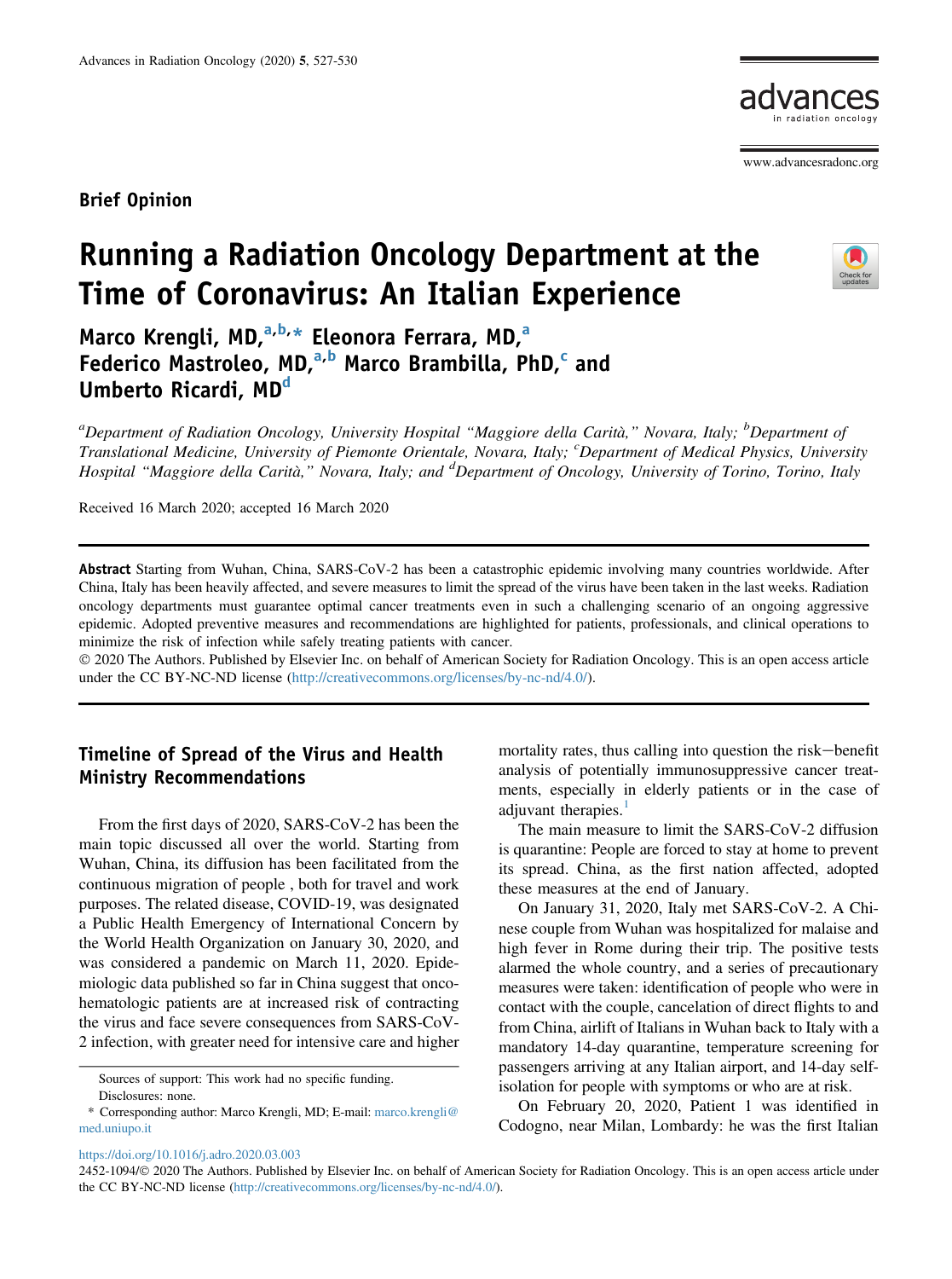affected by SARS-CoV-2. Lombardy remains the principal cluster of the outbreak. He was involuntarily responsible for the first diffusion of SARS-CoV-2 in Italy, in light of his active social life and his hospitalization for "malaise" erroneously attributed simple influenza. The patient was treated by health professionals with no adequate protective devices. This was the beginning of the spread of infection, resulting in a second cluster in Veneto, and the first "red zone" was created.

The "red zone" included 11 towns in these 2 regions. People living here had to stay at home and were not allowed to leave, and no one was allowed to enter the area. Public transportation was blocked, and only shops selling necessities were open. Nearby, a moderate-risk "yellow area" was established with the mandatory closure of schools and universities and some public areas and the strong recommendation to follow some general rules: maintain 1 m safety distance between customers in shops and restaurants; cancel events and ceremonies; and close all shopping centers during the weekends.

Starting from the initial shutdown of universities and enforcement of social/work life restrictions, a massive migration of people from the north to the south of Italy potentially contributed to the spread of SARS-CoV-2 in the southern regions. On March 8, 2020, all northern Italy became a "red zone" with the same restrictions applied previously. The next day, the lockdown was extended to all regions of Italy, affecting around 60 million people.

Special recommendations for oncologic patients were published on March 10: avoidance of crowded places, wearing of a surgical mask in public spaces, need for careful hand hygiene, and restriction of visits from relatives and friends were all requested. $1-3$  The government indication for hospitals concerning patients with cancer was to postpone follow-up visits whenever possible and to establish pathways and spaces dedicated to oncologic patients.

The Italian government has created a website to keep track of the SARS-CoV-2 spread and real-time statistics.<sup>[4](#page-3-1)</sup>

## Operational Plans

The University Hospital "Maggiore della Carità" of Novara, is in the Piedmont Region in the northwest of Italy and about 40 km from Milan. It is a general hospital hosting about 700 inpatients and is the hub of the northeast of the region, covering an area with 1 million inhabitants.

The radiation oncology department is split between 2 nearby hospitals, 20 km apart. We treat an average of 120 patients on 4 linear accelerators and perform about 10 first visits every day. In addition, the medical and nursing staff manages 4 hospital beds for inpatients who require special support for concomitant chemoradiation and management of treatment toxicity.

#### Patient access for consultation/treatments

Starting on February 24, some access restrictions to our department were established. Patients with respiratory symptoms (fever, cough, conjunctivitis, rhinitis) were not admitted and were invited to contact their general practitioner or the emergency number set up by the Health Ministry. To reduce public access, caregivers were not admitted to the department unless accompanying patients who were non self-sufficient. No limitations were placed on the routine activities of the department of radiation oncology.

With the increased spread of the infection and the establishment of the "red zone" on the March 8, new measures were adopted, such as the opening of just one access gate to the university hospital. In this entrance, a first triage was performed by measuring patients' temperature and evaluating them for symptoms (cough, dyspnea). Those with a temperature of  $>37.5^{\circ}$ C and the presence of symptoms underwent further investigations.

At the department entrance, patients were asked to fill in a special medical history form; the form required them to declare respiratory symptoms and contact with people with suspected or confirmed SARS-CoV-2 infection in the last 14 days. In the case of an affirmative answer to one of these items, a surgical mask was provided. Each patient was invited to wash his or her hands with alcoholbased products and use a surgical mask.

A specific bracelet with the current date was given to each patient after triage. In the waiting rooms, the chairs were spaced to keep at least 1 m of distance between patients. Magazines and information brochures were removed from waiting rooms to reduce possible sources of contact contagion.

The standard hygiene procedures in treatment rooms, computed tomography (CT) simulation, and consultation rooms have been stressed and respected by all the personnel: The surfaces are disinfected with alcoholic solutions after every procedure and disposable sheets, as usual, have been used.

#### Patient support

Oncologic patients are quite fragile from both physical and psychologic points of view. Moreover, many are elderly and more susceptible to aggressive coronavirus infection. Nurses, technologists, and physicians had to spend much time giving information, explaining prevention measures, and reassuring patients.

Thus far, no one has canceled appointments, but some have asked to postpone the first consultation or the simulation procedure. Very few patients under treatment interrupted their treatment course, and some needed help to access the service because of a lack of volunteer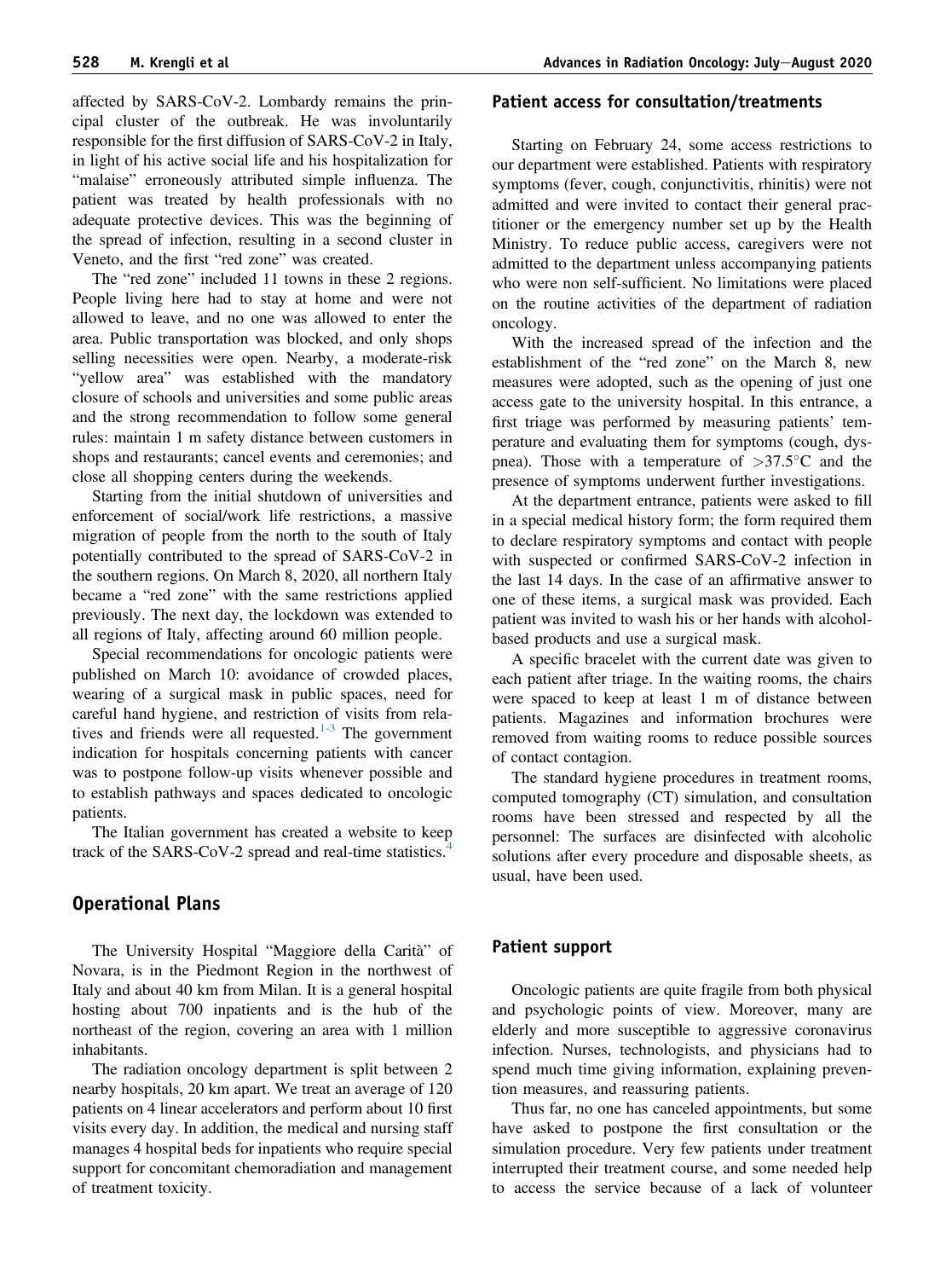transportation. Counseling for psychologic support is offered to both patients and professionals.

#### Reorganization of activities

Since March 8, all scheduled visits have been critically evaluated by clinicians. We are postponing follow-up visits; nurses contact patients by phone, asking for the results of the last tests performed and proposing a new appointment at the end of the current situation if negative. If there is a suspicion of relapse, a radiation oncologist evaluates the need for further investigation or an appointment.

We did not postpone the first consultation of patients who need treatments for malignant tumors. We considered postponement of some treatments, such as those for prostate cancer under hormone therapy and those for adjuvant purposes, especially in elderly patients, but always keeping the timing indicated by the international guidelines. The appointment time for visits and CT simulation are scattered across the day to minimize the number of people in the waiting rooms. Our daily staff meeting has not been suspended, but only the clinicians directly involved in the management of the clinical cases of the day can participate, to reduce the number of people in the meeting room and maintain the 1 m distance. Multidisciplinary meetings are not postponed, but it was decided to reduce the number of clinicians or discuss the clinical cases by videoconference or phone whenever possible.

Of note, we decided to postpone a not-urgent brachytherapy treatment because the dedicated room was used for isolating a patient with suspected SARS-CoV-2 infection.

### Staff professionals

All staff members wear a surgical mask and gloves when visiting patients. Triage nurses wear surgical masks, gloves, and disposable surgical coats. The use of FFP2 or FFP3 masks is reserved for hospital staff who assist patients with respiratory infections (flu, tuberculosis) or are COVID positive. Staff members are invited to measure body temperature daily and asked not to go to work if it is above  $37.5^{\circ}$ C or if they have respiratory symptoms. All permissions for personal absences of the medical, technical, nursing, and administrative staff have been suspended.

### Medical physics

The medical physics service in the hospital works by prioritizing essential and urgent tasks and postponing those tasks that can tolerate delays (eg, those scheduled annually). Special attention is paid to risk assessment for the use of mobile radiography or CT scanning in new locations of the hospital and for testing and commissioning of additional portable equipment and scanners. Moreover, physicists may be involved in biomedical engineering departments by providing assistance with patient monitoring and organ support equipment (eg, ventilators) or assessing the safety of face masks in magnetic resonance imaging scanner.

Quality control in radiation therapy mainly focuses on equipment and dosimetry checks connected with advanced radiation therapy treatments (volumetric modulated arc therapy, stereotactic body radiation therapy, stereotactic radiosurgery, image-guided radiation therapy) and dosimetry assessment associated with radiation therapy treatment planning. To prevent the spread of the virus, they tend to work from home whenever possible, entering clinical locations if necessary but ensuring that staff resources are available for service demands.

#### Academic teaching activity

Universities, including medical schools, stopped their regular teaching activity in the whole country based on Ministry directive. However, teaching at a distance is performed using online platforms and live-streaming lessons. Some other educational and training activities are still going on in collaboration with the National Health System: Medical students can be admitted to the departments on a voluntary basis but only in the last year of internship and for thesis preparation, and residents are continuing their educational program regularly and are encouraged to participate in the management of SARS-CoV-2-related activities. Several senior residents in emergency medicine, internal medicine, anesthesiology, pneumology, and geriatrics have been recruited by the hospitals in the Piedmont region to assist patients affected by SARS-CoV-2 infection, following the Ministry directive in agreement with academic institutions.

## Lessons Learned

This is the first time in recent decades that an epidemic has spread worldwide with such aggressiveness, representing a real emergency for the whole population. The health system, including the main hospitals, is facing the epidemic with few effective weapons. Radiation therapy departments are potentially as exposed as the others to the epidemic, and this represents a crucial issue because most oncology patients have various degrees of immunodeficiency and are elderly, which is an additional risk factor. On the other hand, patients with cancer cannot interrupt treatments, and the whole staff of the radiation therapy department is asked to guarantee efficiency and safety for radiation treatments. Over the last few weeks, all professionals have worked in stressful conditions along a